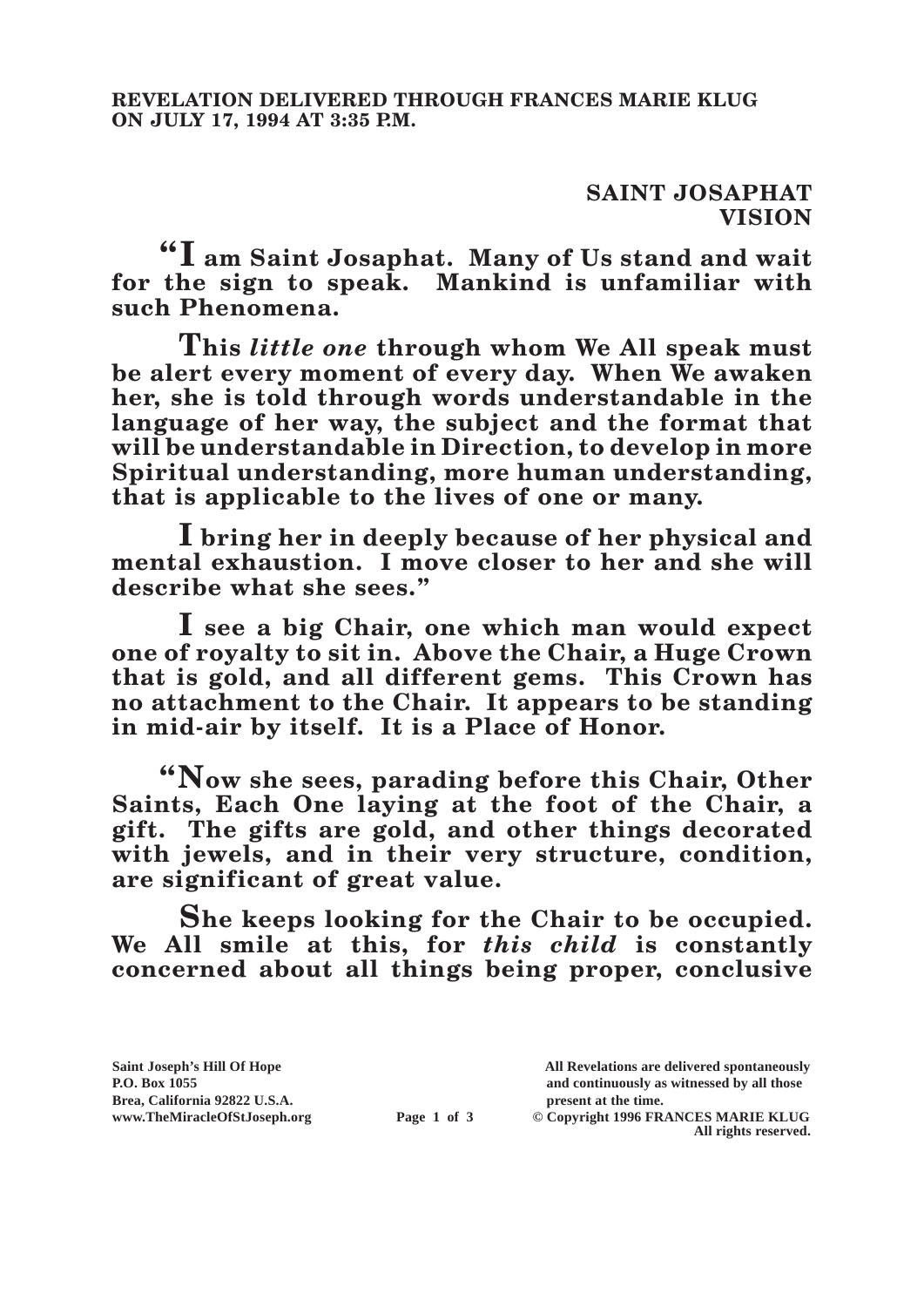**in all details, and inclusive of all areas that logic relates to.**

**This Vision is representative of human life, preparing the Soul as a Treasured Gift to The Father; also, arriving in a different degree of Light, due to the human life that It was attached to.**

**As I speak on this day I have an Important Message: Mankind must understand that through This Miracle of Divine Love, there has been constant Instruction and Direction verbally, and through the written Word copied from vocally permitted means, so that mankind cannot make excuses that he or she cannot remember what was spoken in their presence.**

**Many of Us Here say, 'We were not this fortunate in Our day.' The Father is handing to all of mankind, complete Instruction, Definition, and the reasonability for All of It that is not complicated but can be and should be fully understood, for all races, all colors, all creeds of human life.**

**We hear many excuses, many definitions, many interpretations, many false promises when the Words are read, and the individual or individuals fully understand the subject.**

**Mankind must understand that human life was created as the Ultimate Gift of Divine Love, and all things connected to it, in it, were Special in Purpose, in Reason, in Goal. All of Us, Those Here with Me now, send This Message to help mankind stop walking in the shadows, thinking they are hidden from The Father's Eyes.**

**Saint Joseph's Hill Of Hope All Revelations are delivered spontaneously P.O. Box 1055 and continuously as witnessed by all those** 

**Page 2 of 3** © Copyright 1996 FRANCES MARIE KLUG **All rights reserved.**